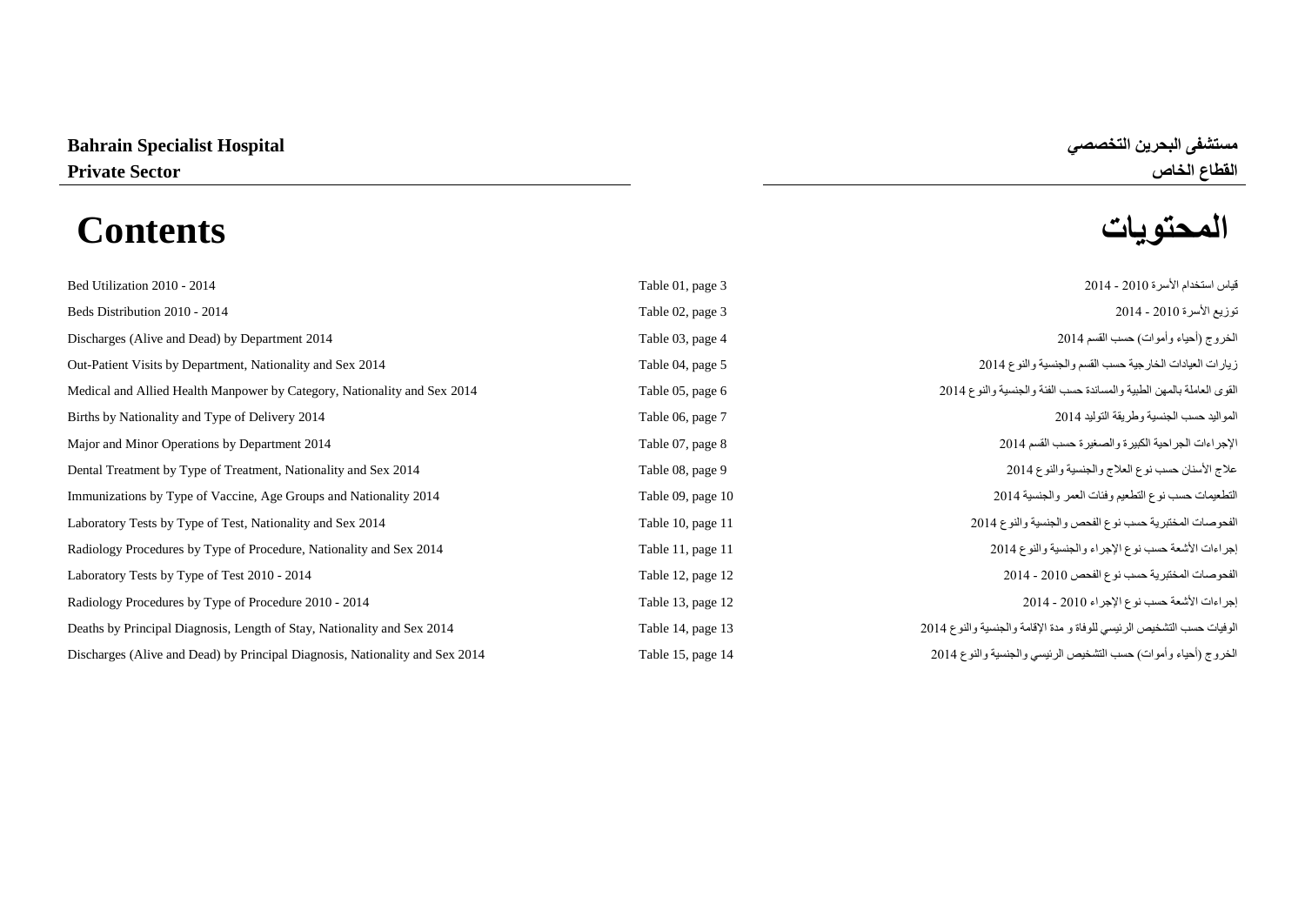<span id="page-1-0"></span>

| <b>Description</b>      | 2014   | 2013   | 2012   | 2011   | 2010   | البيان                  |
|-------------------------|--------|--------|--------|--------|--------|-------------------------|
| Total admissions        | 5,199  | 5,518  | 5,451  | 6,127  | 6,169  | إجمالي الدخول           |
| Total discharges        | 5,199  | 5,520  | 5,438  | 6,069  | 6,147  | إجمالي الخروج           |
| Number of beds          | 73     | 72     | 72     | 70     | 69     | عدد الأسرة              |
| Bed days available      | 26,645 | 26,280 | 26,352 | 25,550 | 25,185 | أيام الأسرة             |
| Patient days-overnight  | 13,980 | 12,941 | 12,744 | 13,253 | 12,272 | أيام المرضى             |
| Patients days < 1 day   | 1,639  | 2,088  | 2,232  | 2,869  | 2,061  | أيام المرضىي أقل من يوم |
| Total patients days     | 15,619 | 15,029 | 14,976 | 16,122 | 14,333 | جملة أيام المرضي        |
| Bed occupancy rate      | 58.6   | 57.2   | 56.8   | 63.1   | 56.9   | معدل أشغال السرير       |
| Turnover rate           | 71.2   | 76.7   | 75.5   | 86.7   | 89.1   | معدل دوران السرير       |
| Turnover interval       | 2.1    | 2.0    | 2.1    | 1.6    | 1.8    | فترة فراغ السرير        |
| Average daily admission | 14.2   | 15.1   | 14.9   | 16.8   | 16.9   | متوسط الدخول اليومي     |
| Average daily discharge | 14.2   | 15.1   | 14.9   | 16.6   | 16.8   | متوسط الخروج اليومى     |
| Average length of stay  | 3.0    | 2.7    | 2.8    | 2.7    | 2.3    | متوسط مدة الأقامة       |
|                         |        |        |        |        |        |                         |

## **جدول 01 Table قياس استخدام األسرة 2010 - 2014 Bed Utilization 2010 - 2014**

# **Beds Distribution 2010 - 2014 جدول 02 Table توزيع األسرة 2010 - 2014**

| <b>Service</b>                   | 2014 | 2013 | 2012           | 2011 | 2010 | الخدمة                                    |
|----------------------------------|------|------|----------------|------|------|-------------------------------------------|
| Day Case Unit                    | 14   | 14   | 14             | 12   | 12   | وحدة الإقامة القصيرة                      |
| Intensive Care Unit              | 6    | 6    | $6 \mid$       | 6    | 6    | وحدة العناية القصوي                       |
| Medical / Surgical               | 26   | 26   | 26             | 26   | 26   | الباطنية / الجراحة                        |
| Obstetrics / Gynecology          | 27   | 26   | 26             | 26   | 25   | أمراض النساء والولادة                     |
| <b>Total</b>                     | 73   | 72   | 72             | 70   | 69   | الجملة                                    |
| Special Care Baby Unit / Nursery | ົ    |      | $\overline{2}$ |      |      | و حدة العناية الخاصة بالمو اليد / الحضانة |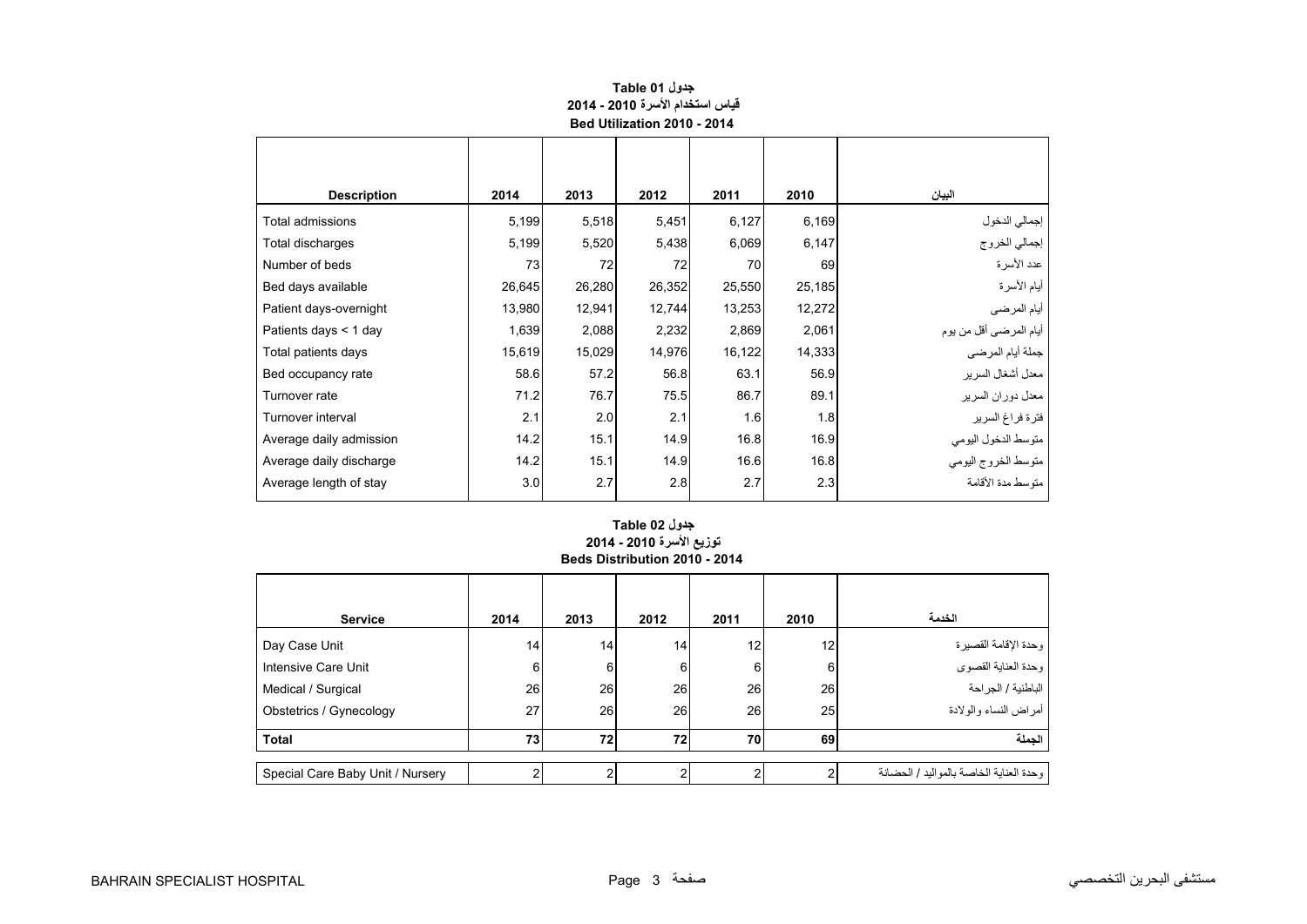<span id="page-2-0"></span>

|                         | <b>Total</b> |       | Dead  الجملة | Alive الأموات  |       | الأحياء |                       |
|-------------------------|--------------|-------|--------------|----------------|-------|---------|-----------------------|
|                         |              |       |              |                |       |         |                       |
|                         |              | العدد |              | العدد          |       | العدد   |                       |
| <b>Department</b>       | %            | No.   | %            | No.            | $\%$  | No.     | القسم                 |
| Medical                 | 29.06        | 1,511 | 75.0         | 12             | 28.9  | 1,499   | الباطنية              |
| Ear, Nose & Throat      | 2.69         | 140   |              |                | 2.7   | 140     | أنف وأذن وحنجرة       |
| Obstetrics / Gynecology | 28.74        | 1,494 | 6.3          |                | 28.8  | 1,493   | أمراض النساء والولادة |
| Surgery                 | 21.37        | 1,111 | 6.3          |                | 21.4  | 1,110   | الجراحة               |
| Paediatric / Neonatal   | 17.58        | 914   | 12.5         | $\overline{c}$ | 17.6  | 912     | الأطفال               |
| Opthalmology            | 0.56         | 29    |              |                | 0.6   | 29      | العيون                |
| <b>Total</b>            | 100.0        | 5,199 | 100.0        | 16             | 100.0 | 5,183   | الجملة                |

# **جدول 03 Table الخروج (أحياء <sup>و</sup> أموات) حسب القسم <sup>2014</sup> Discharges (Alive and Dead) by Department 2014**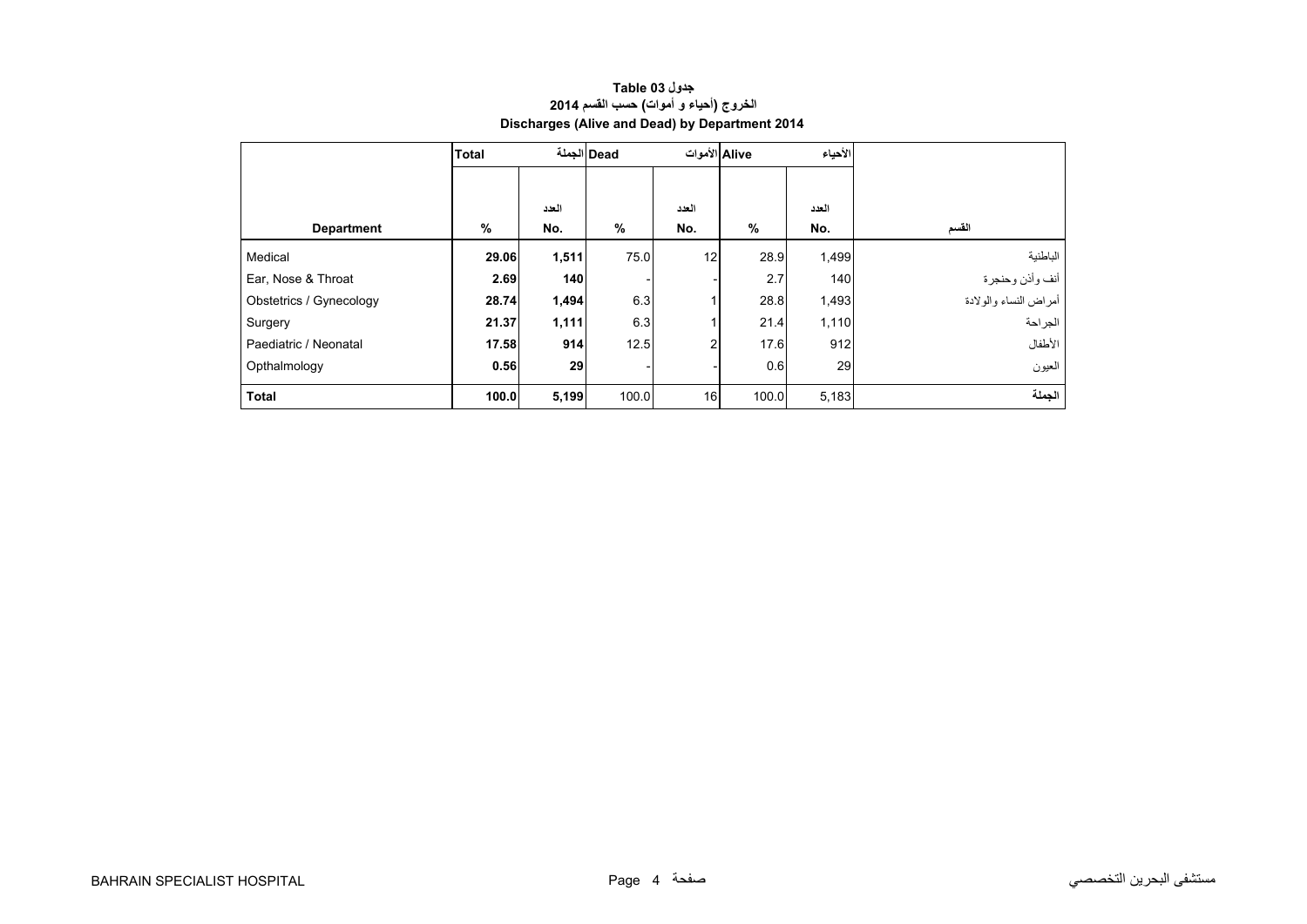<span id="page-3-0"></span>

|                          | <b>Total</b> |               | الجملة    | Non-Bahraini |               | غیر بحرینی  | <b>Bahraini</b> |                      | بحريني    |                          |
|--------------------------|--------------|---------------|-----------|--------------|---------------|-------------|-----------------|----------------------|-----------|--------------------------|
|                          |              |               |           |              |               |             |                 |                      |           |                          |
|                          | الحملة       | أننى          | ذكر       | الجملة       | أنشى          | ذكر         | الجملة          | أنشى                 | نكر       |                          |
| <b>Department</b>        | <b>Total</b> | Female        | Male      | <b>Total</b> | <b>Female</b> | <b>Male</b> | <b>Total</b>    | Female               | Male      | القسم                    |
| A & E Clinic             | 17,424       | 8,866         | 8,558     | 10,407       | 4808          | 5599        | 7,017           | 4058                 | 2959      | عيادة الطوارئ            |
| <b>General Practice</b>  |              |               |           |              |               |             |                 |                      |           | الطب العام               |
| Dental                   | 6,359        | 2,990         | 3,369     | 4,623        | 2051          | 2572        | 1,736           | 939                  | 797       | الأسنان                  |
| Medical                  | 25,863       | 11.074        | 14,789    | 16,026       | 5,803         | 10,223      | 9,837           | 5271                 | 4566      | الأمراض الباطنية         |
| Obstetrics & Gynecology  | 21,345       | 21,345        | <b>NA</b> | 9,558        | 9,558         | <b>NA</b>   | 11,787          | 11,787               | <b>NA</b> | أمر اض النساء والو لادة  |
| Gynecology               | $\cdots$     | $\sim$ $\sim$ | <b>NA</b> | $\cdots$     | $\ddotsc$     | <b>NA</b>   | $\cdots$        | $\sim$ $\sim$ $\sim$ |           | أمراض النساء NA          |
| Antenatal                | $\cdots$     | $\sim$ $\sim$ | <b>NA</b> | $\cdots$     | $\ddotsc$     | <b>NA</b>   | $\cdots$        | $\ddotsc$            |           | عبادة الحو امل NA        |
| Postnatal                | $\cdots$     | $\ldots$      | <b>NA</b> |              | $\ddotsc$     | <b>NA</b>   | $\cdots$        | $\sim$ $\sim$ $\sim$ |           | عيادة ما بعد الو لادة NA |
| Urology                  | 1,717        | 328           | 1,389     | 1,136        | 204           | 932         | 581             | 124                  | 457       | المسالك البولية          |
| Paediatrics              | 9,535        | 4,153         | 5,382     | 6,625        | 2897          | 3728        | 2,910           | 1256                 | 1654      | أمراض الأطفال            |
| Surgical                 | 3,891        | 1,877         | 2,014     | 2,367        | 1087          | 1280        | 1,524           | 790                  | 734       | الجراحة                  |
| Orthopedics              | 7,578        | 3,051         | 4,527     | 4,128        | 1518          | 2610        | 3,450           | 1533                 | 1917      | العظام والكسور           |
| Ear, Nose & Throat       | 6,079        | 2,914         | 3,165     | 3,313        | 1429          | 1884        | 2,766           | 1485                 | 1281      | أنف وأذن وحنجرة          |
| Dermatology              | 6,581        | 4,328         | 2,253     | 4,422        | 2865          | 1557        | 2,159           | 1463                 | 696       | الأمراض الجلدية          |
| Psychiatric              | 667          | 333           | 334       | 338          | 164           | 174         | 329             | 169                  | 160       | الطب النفسي              |
| Ophthalmology            | 1,300        | 612           | 688       | 901          | 410           | 491         | 399             | 202                  | 197       | العيون                   |
| <b>Internal Medicine</b> | 10,839       | 4,823         | 6,016     | 7,783        | 3207          | 4576        | 3,056           | 1616                 | 1440      | الطب الباطني             |
| Neurology                | 1,838        | 868           | 970       | 1,073        | 534           | 539         | 765             | 334                  | 431       | أمراض الجهاز العصبي      |
| Nephrology               | 2,657        | 1,172         | 1,485     | 1,144        | 409           | 735         | 1,513           | 763                  | 750       | أمراض الكلي              |
| <b>Total</b>             | 123,673      | 68,734        | 54,939    | 73,844       | 36,944        | 36,900      | 49,829          | 31,790               | 18,039    | الجملة                   |

# **جدول 04 Table زيارات العيادات الخارجية حسب القسم والجنسية والنوع <sup>2014</sup> Out-Patient Visits by Department, Nationality and Sex 2014**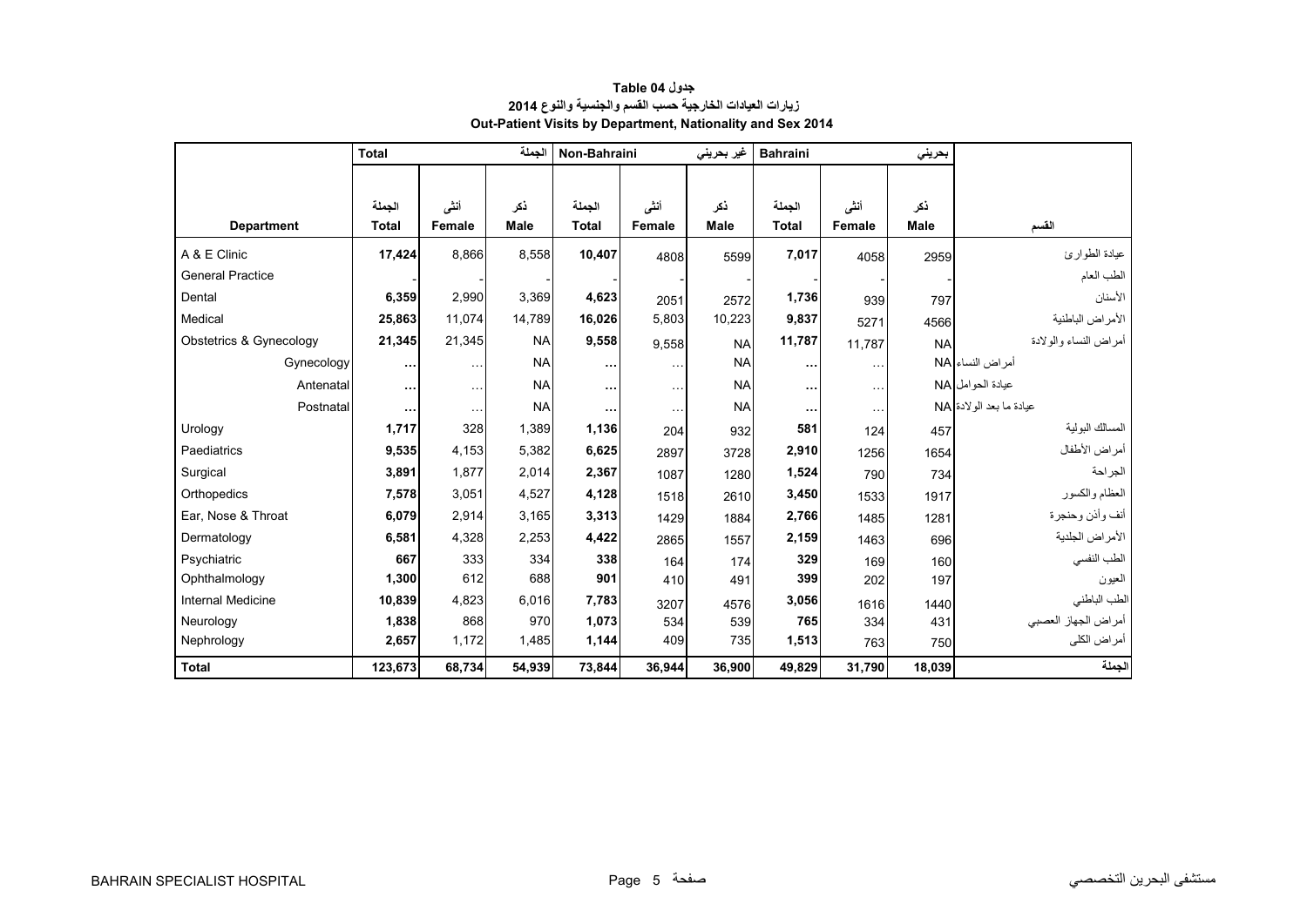#### **جدول 05 Table القوى العاملة بالمھن الطبية والمساندة حسب الفئة والجنسية والنوع <sup>2014</sup> Medical and Allied Health Manpower by Category, Nationality and Sex 2014**

<span id="page-4-0"></span>

|                                                         | <b>Total</b> |        | الجملة                  | Non-Bahraini |        | Bahraini غیر بحرین <i>ی</i> |              |        | بحريني      |                                   |
|---------------------------------------------------------|--------------|--------|-------------------------|--------------|--------|-----------------------------|--------------|--------|-------------|-----------------------------------|
|                                                         |              |        |                         |              |        |                             |              |        |             |                                   |
|                                                         | الجملة       | أنشى   | ذكر                     | الجملة       | أنشى   | ذكر                         | الجملة       | أننى   | ذكر         |                                   |
| Category                                                | <b>Total</b> | Female | Male                    | <b>Total</b> | Female | Male                        | <b>Total</b> | Female | <b>Male</b> | الفنة                             |
| Physicians                                              | 71           | 24     | 47                      | 66           | 22     | 44                          |              |        | 3           | الأطباء                           |
| Dentists                                                |              |        | 31                      |              | 2      |                             |              |        |             | أطباء الأسنان                     |
| Pharmacists & Technicians                               | 11           | 8      | 3                       | 11           | 8      |                             |              |        |             | الصيادلة وفنيو صيدلة              |
| Nurses *                                                | 155          | 141    | 14                      | 148          | 135    | 13 <sup>1</sup>             |              | 61     |             | الممرضين *                        |
| <b>Practical Nurses</b>                                 |              |        |                         |              |        |                             |              |        |             | الممرضين العمليين                 |
| Dental Hygienists & Technicians                         |              |        |                         |              |        |                             |              |        |             | فنيو صحة الفم والأسنان            |
| Laboratory Technologists & Technicians                  | 14           | 12     | $\overline{\mathbf{c}}$ | 14           | 12     |                             |              |        |             | محللو وفنيو مختبر                 |
| Radiographers & Technicians                             | 10           | 8      | $\overline{2}$          | 10           | 8      |                             |              |        |             | مصىورو وفنيو أشعة                 |
| Physiotherapists, Occupational Therapists & Technicians | 11           | 8      | 3 <sup>1</sup>          | 6            | 3      |                             | 51           |        |             | فنيو علاج طبيعي وتأهيل مهني       |
| Anaesthesia Technician                                  |              |        | 31                      |              |        |                             |              |        |             | فنيو التخدير                      |
| Electro Cardiogram technician                           |              |        |                         |              |        |                             |              |        |             | فنيو تخطيط القلب                  |
| Electro Encephalograph                                  |              |        |                         |              |        |                             |              |        |             | فنيو تخطيط الدماغ و الأعصاب       |
| Optical Technician                                      |              |        |                         |              |        |                             |              |        |             | فنيو فحص العيون                   |
| Paramedic and Respiratory Specialist                    |              |        | 3                       |              |        |                             |              |        |             | المسعفين و أخصائيي التنفس الصناعي |

\* Nurses excluding practical nurses and other grades below staff nurse . . األقل والفئات العمليين الممرضين يشمل ال العدد : الممرضات\*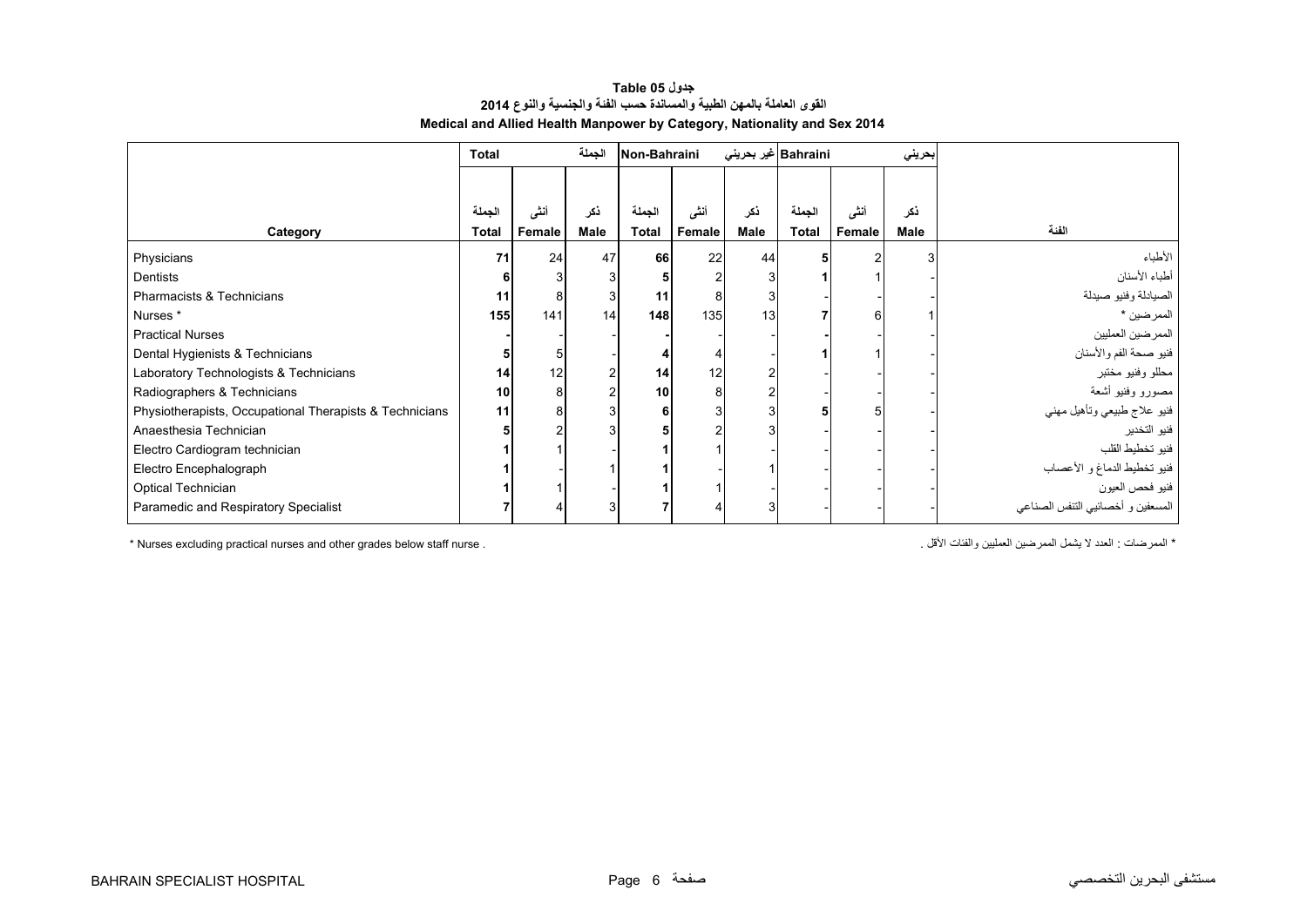## **جدول 06 Table المواليد حسب الجنسية وطريقة التوليد <sup>2014</sup> Births by Nationality and Type of Delivery 2014**

<span id="page-5-0"></span>

|                           |               |               |                   | <b>Live Births</b>   |                             |                      |               |                                             |
|---------------------------|---------------|---------------|-------------------|----------------------|-----------------------------|----------------------|---------------|---------------------------------------------|
| <b>Births</b>             | جملة          | المواليد      | جملة المواليد     | Premature            | الخدج                       | <b>Full Term</b>     | مكتمل         | المواليد                                    |
|                           | المواليد      | الموتى        | الأحياء           | مشوه                 | سليم                        | مشوه                 | سليم          |                                             |
| Nationality / type        | <b>Total</b>  | Still         | <b>Total Live</b> | Congenital           | Congenital<br><b>Normal</b> |                      | <b>Normal</b> | الجنسية / طريقة التوليد                     |
| of delivery               | <b>Births</b> | <b>Births</b> | <b>Births</b>     | <b>Abnormalities</b> |                             | <b>Abnormalities</b> |               |                                             |
| <b>Bahraini</b>           |               |               |                   |                      |                             |                      |               | بحريني                                      |
| Normal Delivery           |               |               |                   |                      |                             |                      |               | ولادة طبيعية                                |
|                           |               |               |                   |                      |                             |                      |               |                                             |
| Vertex                    | 197           |               | 196               |                      | 4                           |                      |               | رأسي 192                                    |
| <b>Breech</b>             | 1             |               |                   |                      |                             |                      |               | مقعدة                                       |
|                           |               |               |                   |                      |                             |                      |               |                                             |
| <b>Assisted Delivery</b>  |               |               |                   |                      |                             |                      |               | ولادة بالمساعدة                             |
| Vacuum<br>Forceps         | 37            |               | 37                |                      |                             | $\overline{2}$       |               | شفط 35<br>جفت                               |
| Caesarian section         | 180           |               | 180               |                      | 48                          | $\overline{2}$       |               | قبصرية 130                                  |
|                           |               |               |                   |                      |                             |                      |               |                                             |
| <b>Total Bahraini</b>     | 415           | 1             | 414               |                      | 53                          | 4                    | 357           | الجملة بحرين <i>ي</i><br>غير بحرين <i>ي</i> |
| Non-Bahraini              |               |               |                   |                      |                             |                      |               |                                             |
| Normal Delivery           |               |               |                   |                      |                             |                      |               | ولادة طبيعية                                |
| Vertex                    | 83            |               | 83                |                      | 2                           |                      |               | رأسي 81                                     |
| <b>Breech</b>             | 1             |               |                   |                      |                             |                      |               | مقعدة ا-                                    |
|                           |               |               |                   |                      |                             |                      |               |                                             |
| <b>Assisted Delivery</b>  |               |               |                   |                      |                             |                      |               | ولادة بالمساعدة<br>شفط 35                   |
| Vacuum<br>Forceps         | 36            |               | 36                |                      |                             |                      |               | جفت -                                       |
| Caesarian section         | 116           |               | 116               |                      | 17                          |                      |               | قيصرية 98                                   |
|                           |               |               |                   |                      |                             |                      |               |                                             |
| <b>Total Non-Bahraini</b> | 236           | 1             | 235               |                      | 20                          | 1                    | 214           | الجملة غير بحريني                           |
| <b>Grand Total</b>        | 651           | $\mathbf 2$   | 649               |                      | 73                          | 5                    | 571           | الجملة الكلية                               |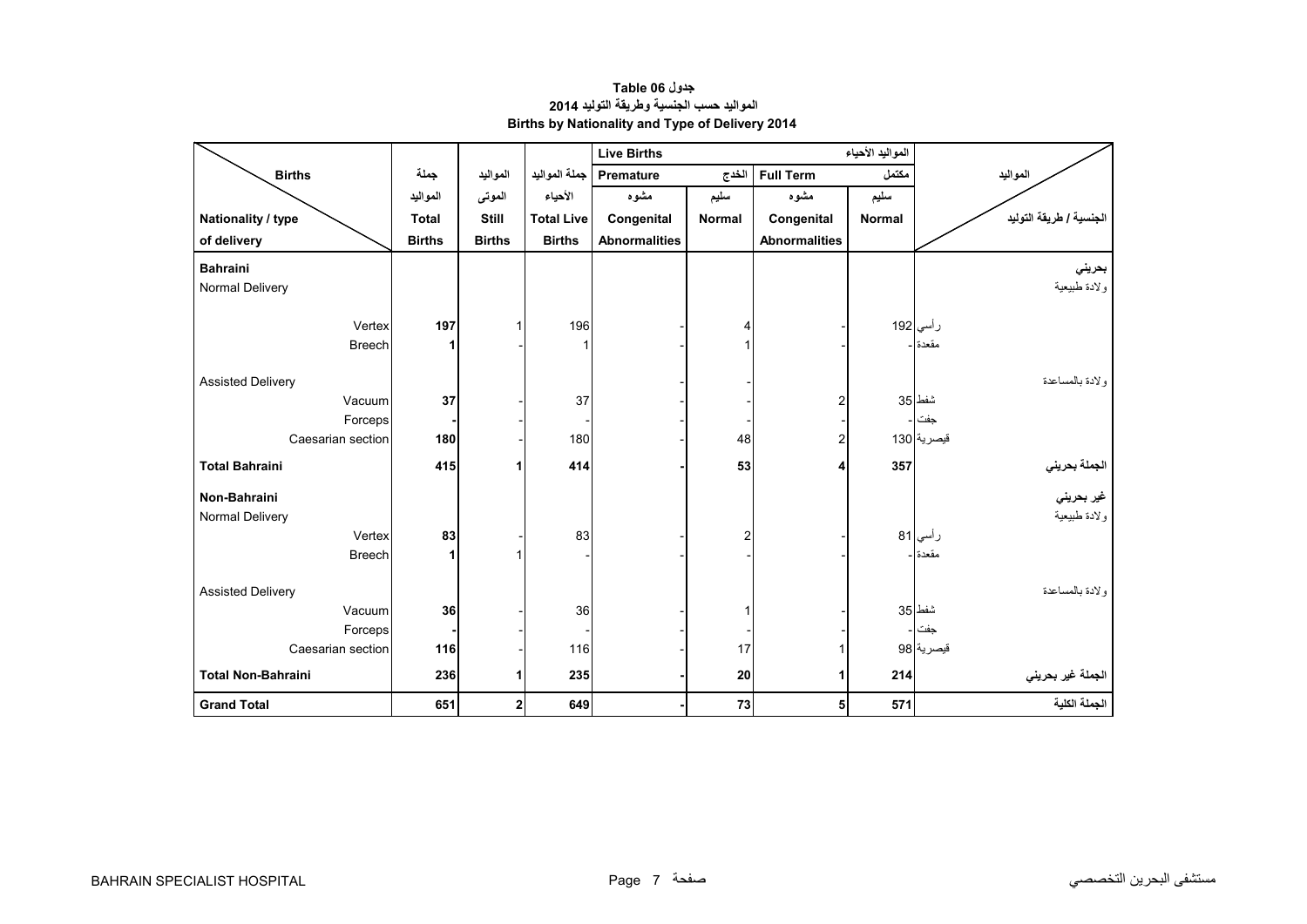## **جدول 07 Table اإلجراءات الجراحية الكبيرة <sup>و</sup> الصغيرة حسب القسم <sup>2014</sup> Major and Minor Operations by Department 2014**

<span id="page-6-0"></span>

|                        | <b>Procedure Type</b> |       | نوع الإجراء |                       |
|------------------------|-----------------------|-------|-------------|-----------------------|
|                        |                       |       |             |                       |
|                        | الجملة                | صغيرة | كبيرة       |                       |
| <b>Department</b>      | <b>Total</b>          | Minor | Major       | القسم                 |
| <b>General Surgery</b> | 291                   | 120   | 171         | الجراحة العامة        |
| Orthopedics & Fracture | 439                   | 198   | 241         | العظام                |
| Urology                | 100                   | 90    | 10          | أمراض المسالك البولية |
| <b>Plastic Surgery</b> | 161                   | 56    | 105         | جراحة التجميل         |
| Paediatrics            | 14                    | 13    | 1           | أمر اض الأطفال        |
| Ear, Nose & Throat     | 85                    | 52    | 33          | أنف وأذن وحنجرة       |
| Opthalmology           | 19                    | 18    |             | أمراض العيون          |
| Gynecology             | 668                   | 252   | 416         | أمراض النساء          |
| Dental                 | 1                     |       |             | الأسنان               |
| Neurology              | 14                    | 3     | 11          | أمراض الجهاز العصبي   |
| Endoscopies            | 1,391                 | 1,391 |             | المناظير              |
| Cardiovascular         | 5                     | 2     | 3           | أمراض القلب           |
| <b>Total</b>           | 3,188                 | 2,195 | 993         | الحملة                |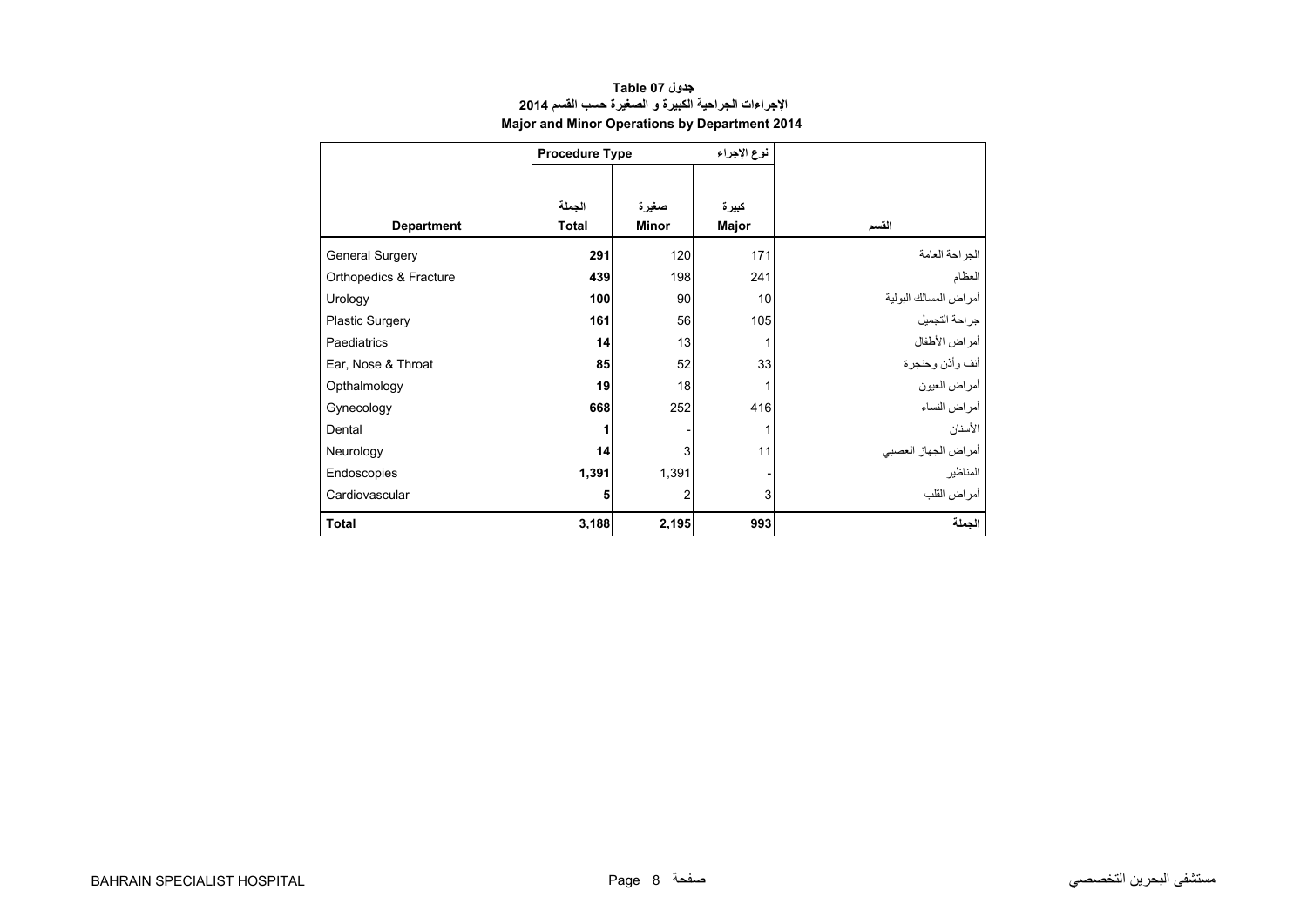<span id="page-7-0"></span>

|                          | <b>Total</b> |        | الجملة      | Non-Bahraini |        | غير بحريني  | <b>Bahraini</b> |        | بحريني      |                |
|--------------------------|--------------|--------|-------------|--------------|--------|-------------|-----------------|--------|-------------|----------------|
|                          |              |        |             |              |        |             |                 |        |             |                |
|                          | الجملة       | أنشى   | ذكر         | الجملة       | أننى   | ذكر         | الجملة          | أننى   | نكر         |                |
| <b>Type of Treatment</b> | Total        | Female | <b>Male</b> | <b>Total</b> | Female | <b>Male</b> | <b>Total</b>    | Female | <b>Male</b> | نوع العلاج     |
| General treatment        | 2,403        | 1,122  | 1,281       | 1,746        | 767    | 979         | 657             | 355    | 302         | العلاج العام   |
| Gum treatment            | 975          | 435    | 540         | 704          | 294    | 410         | 271             | 141    | 130         | علاج اللثة     |
| Nerve                    | 356          | 148    | 208         | 266          | 102    | 164         | 90              | 46     | 44          | علاج الأعصاب   |
| Surgical treatment       | 182          | 79     | 103         | 133          | 47     | 86          | 49              | 32     | 17          | العلاج الجراحي |
| Filling                  | 1,595        | 740    | 855         | 1,128        | 498    | 630         | 467             | 242    | 225         | الحشو          |
| Extraction               | 96           | 44     | 52          | 71           | 30     | 41          | 25              | 14     | 11          | الخلع          |
| Denture                  | 30           | 13     | 17          | 18           | 9      | 9           | 12              |        | 8           | التركيب        |
| Orthodontics             | 458          | 284    | 174         | 374          | 219    | 155         | 84              | 65     | 19          | تقويم الأسنان  |
| Others                   | 264          | 125    | 139         | 183          | 85     | 98          | 81              | 40     | 41          | أخرى           |
| <b>Total</b>             | 6,359        | 2,990  | 3,369       | 4,623        | 2,051  | 2,572       | 1,736           | 939    | 797         | الجملة         |

# **جدول 08 Table عالج األسنان حسب نوع العالج <sup>و</sup> الجنسية <sup>و</sup> النوع <sup>2014</sup> Dental Treatment by Type of Treatment, Nationality and Sex 2014**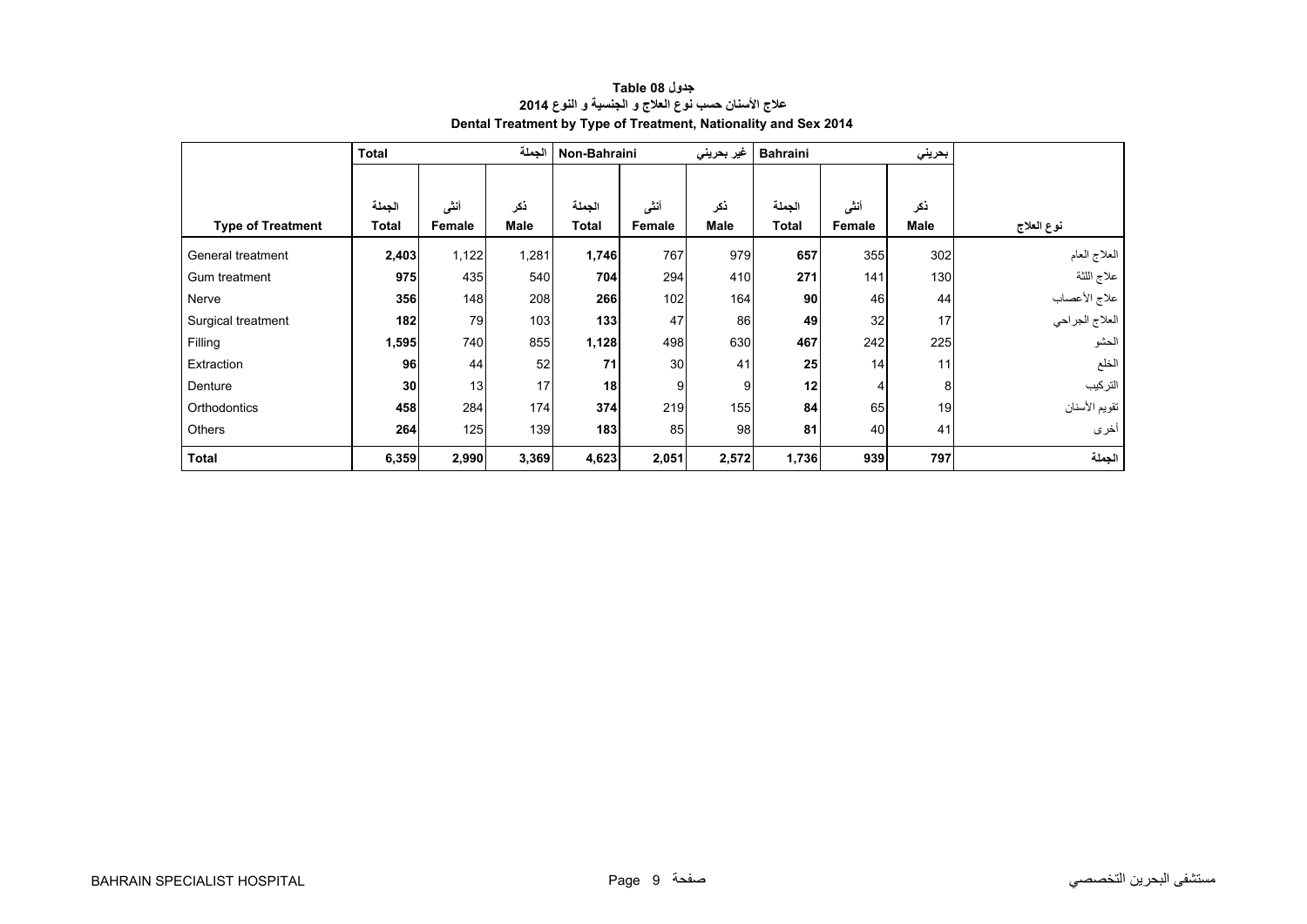<span id="page-8-0"></span>

|              | الجملة          |                 |              | من سنتين الى خمس سنوات |                 |              | من سنة الى سنتين |                   |              | أقل من سنة   |                     |                            |                                       |
|--------------|-----------------|-----------------|--------------|------------------------|-----------------|--------------|------------------|-------------------|--------------|--------------|---------------------|----------------------------|---------------------------------------|
|              | <b>Total</b>    |                 |              | $2 - 5$ years          |                 |              | $1 - 2$ years    |                   |              | Below 1 year |                     |                            |                                       |
|              |                 |                 |              |                        |                 |              |                  |                   |              |              |                     |                            |                                       |
| الجملة       | غير بحريني      | بحريني          | الجملة       | غير بحريني             | بحرينى          | الجملة       | غير بحريني       | بحريني            | الجملة       | غير بحريني   | بحرينى              |                            | نوع التطعيم                           |
|              | Non-            |                 |              | Non-                   |                 |              | Non-             |                   |              | Non-         |                     |                            | Type of vaccine                       |
| <b>Total</b> | <b>Bahraini</b> | <b>Bahraini</b> | <b>Total</b> | <b>Bahraini</b>        | <b>Bahraini</b> | <b>Total</b> |                  | Bahraini Bahraini | <b>Total</b> |              | Bahraini   Bahraini |                            |                                       |
|              |                 |                 |              |                        |                 |              |                  |                   |              |              |                     | <b>Hepatitis B/DPT/HIB</b> | التهاب الكبد الوبائي (ب) / التطعيم    |
|              |                 |                 |              |                        |                 |              |                  |                   |              |              |                     |                            | الثلاث <i>ي هيمو</i> فلز انفلونزا (ب) |
| 221          | 181             | 40              |              |                        |                 |              |                  |                   | 221          | 181          | 40                  | Dose 1                     | جرعة أولىي                            |
| 142          | 102             | 40              |              |                        |                 |              |                  |                   | 142          | 102          | 40                  | Dose 2                     | جرعة ثانية                            |
| 190          | 104             | 86              |              |                        |                 |              |                  |                   | 190          | 104          | 86                  | Dose 3                     | جرعة ثالثة                            |
| 87           | 68              | 19              |              |                        |                 | 87           | 68               | 19                |              |              |                     | Booster 1 dose             | جرعة منشطة أوليي                      |
| 31           | 18              | 13              | 31           | 18                     | 13              |              |                  |                   |              |              |                     | Booster 2 dose             | جرعة منشطة ثانية                      |
|              |                 |                 |              |                        |                 |              |                  |                   |              |              |                     |                            |                                       |
|              |                 |                 |              |                        |                 |              |                  |                   |              |              |                     | Poliomyelitis              | شلل الأطفال                           |
| 124          | 85              | 39              |              |                        |                 |              |                  |                   | 124          | 85           | 39                  | Dose 1                     | جرعة أولىي                            |
| 138          | 97              | 41              |              |                        |                 |              |                  |                   | 138          | 97           | 41                  | Dose 2                     | جرعة ثانية                            |
| 137          | 100             | 37              |              |                        |                 |              |                  |                   | 137          | 100          | 37                  | Dose 3                     | جرعة ثالثة                            |
| 101          | 84              | 17              |              |                        |                 | 101          | 84               | 17                |              |              |                     | Booster 1 dose             | جرعة منشطة أوليي                      |
| 110          | 83              | 27              | 110          | 83                     | 27              |              |                  |                   |              |              |                     | Booster 2 dose             | جرعة منشطة ثانية                      |
|              |                 |                 |              |                        |                 |              |                  |                   |              |              |                     |                            |                                       |
|              |                 |                 |              |                        |                 |              |                  |                   |              |              |                     | Mumps, Measles, Rubella    | الحصبة والحصبة الألمانية وأبو كعب     |
| 195          | 115             | 80              |              |                        |                 | 195          | 115              | 80                |              |              |                     | Dose 1                     | جرعة أولىي                            |
| 150          | 114             | 36              | 105          | 79                     | 26              | 45           | 35               | 10                | <b>NA</b>    | <b>NA</b>    | <b>NA</b>           | Dose 2                     | جرعة ثانية                            |

## **جدول 09 Table التطعيمات حسب نوع التطعيم وفئات العمر والجنسية <sup>2014</sup> Immunization by Type of Vaccine, Age Groups and Nationality 2014**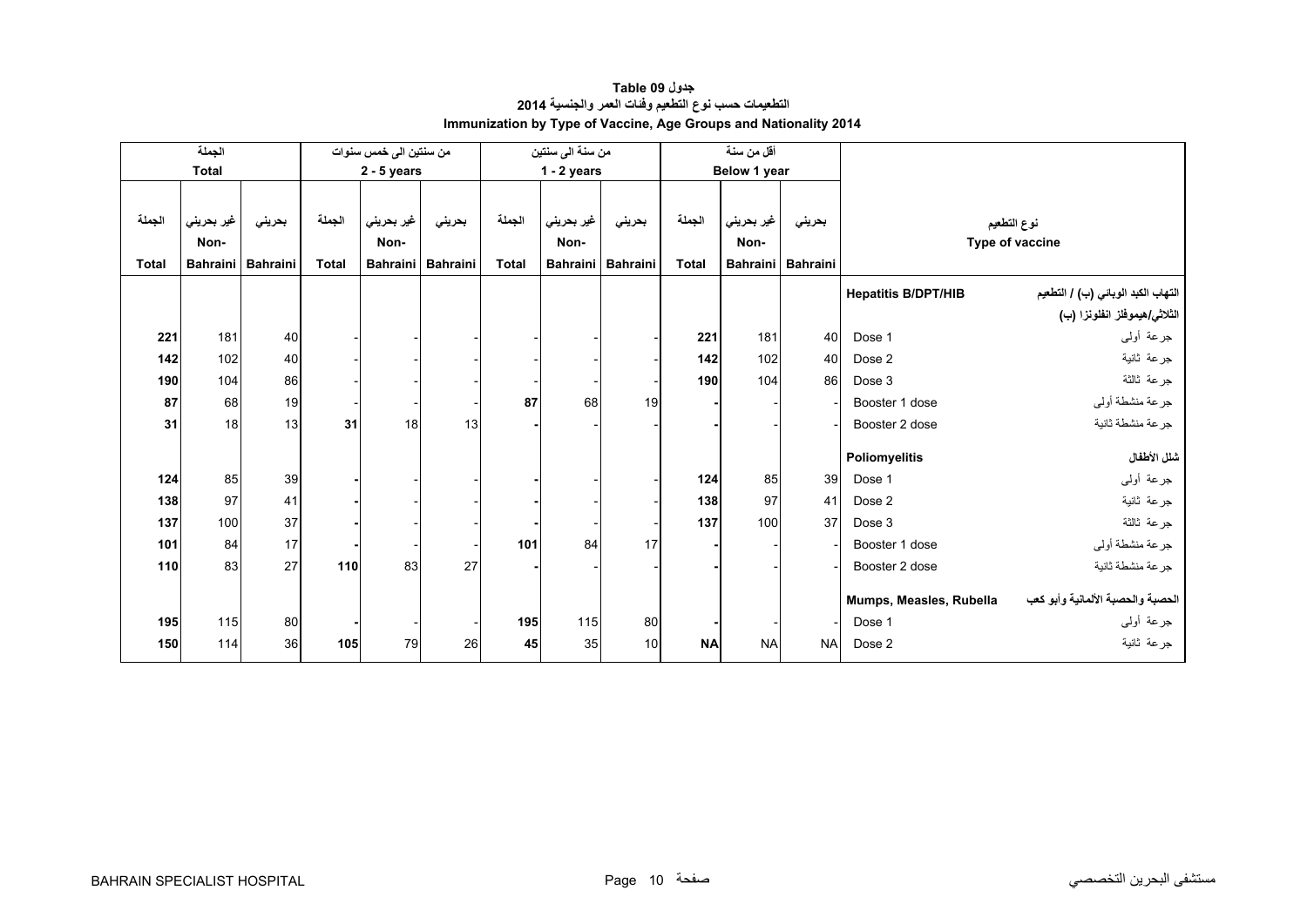<span id="page-9-0"></span>

|                                         | <b>Total</b> |        |             | Non-Bahraini الجملة |        |        | Bahraini  غیر بحرینی |                 | بحريني |                                         |
|-----------------------------------------|--------------|--------|-------------|---------------------|--------|--------|----------------------|-----------------|--------|-----------------------------------------|
|                                         |              |        |             |                     |        |        |                      |                 |        |                                         |
|                                         | الجملة       | أنشى   | ڏکر         | الحملة              | أنشى   | ذكر    | الحملة               | أنشى            | ذكر    |                                         |
| <b>Type of Test</b>                     | Total        | Female | <b>Male</b> | <b>Total</b>        | Female | Male   | Total                | Female          | Male   | نوع الفحص                               |
| Clinical chemistry of blood             | 112,085      | 53,751 | 58,334      | 69,622              | 28,059 | 41,563 | 42,463               | 25,692          | 16,771 | فحص الدم الكيميائي                      |
| Clinical chemistry of other body fluids | 233          | 68     | 165         | 83                  | 38     | 45     | 150                  | 30 <sup>1</sup> | 120    | الفحوصات الكيميائية لسوائل الجسم الأخرى |
| Endocrine function tests & enzymes      | 1,710        | 1,001  | 709         | 1,051               | 649    | 402    | 659                  | 352             | 307    | فحو صبات الغدد الصيماء و الأنز بمات     |
| Microbiology                            | 19,613       | 10,668 | 8,945       | 12,478              | 5,942  | 6,536  | 7,135                | 4,726           | 2,409  | الفحو صنات الميكر وبية                  |
| Serology & immunology                   | 1,165        | 625    | 540         | 789                 | 398    | 391    | 376                  | 227             | 149    | فحو صات الأمصال                         |
| Mycology & parasitology                 | 2,273        | 1,100  | 1,173       | 1,417               | 628    | 789    | 856                  | 472             | 384    | فحو صات الطفيليات                       |
| Haematology                             | 29,205       | 17,063 | 12,142      | 15,527              | 8,337  | 7,190  | 13,678               | 8,726           | 4,952  | تحاليل الدم                             |
| Histology/Cytopathology                 | 2,577        | 1,870  | 707         | 1,544               | 1,076  | 468    | 1,033                | 794             | 239    | فحو صبات الأنسجة المجهر ية              |
| Other laboratories tests                | 2,066        | 1,431  | 635         | 1,092               | 750    | 342    | 974                  | 681             | 293    | فحوصات أخرى                             |
| <b>Total</b>                            | 170,927      | 87,577 | 83,350      | 103,603             | 45,877 | 57,726 | 67,324               | 41,700          | 25,624 | الجملة                                  |

#### **جدول 10 Table الفحوصات المختبرية حسب نوع الفحص والجنسية والنوع <sup>2014</sup> Laboratory Tests by Type of Test, Nationality and Sex 2014**

# **Radiology Procedures by Type of Procedure, Nationality and Sex 2014 جدول 11 Table إجراءات األشعة حسب نوع اإلجراء والجنسية والنوع <sup>2014</sup>**

|                                 | <b>Total</b> |        |             | Non-Bahraini الجملة |        |       | Bahraini غیر بحرینی |        | إبحريني     |               |
|---------------------------------|--------------|--------|-------------|---------------------|--------|-------|---------------------|--------|-------------|---------------|
|                                 |              |        |             |                     |        |       |                     |        |             |               |
|                                 | الحملة       | أنشى   | نكر         | الحملة              | أنشى   | نكر   | الحملة              | أنشى   | ذكر         |               |
| <b>Type of Procedure</b>        | Total        | Female | <b>Male</b> | Total               | Female | Male  | Total               | Female | <b>Male</b> | نوع الإجراء   |
| Plain & general radiography     | 18,717       | 8.194  | 10,523      | 12.289              | 4.687  | 7,602 | 6,428               | 3,507  | 2,921       | تصویر عادی    |
| Radiography with contrast media | 667          | 341    | 326         | 393                 | 166    | 227   | 274                 | 175    | 99          | تصوير بالصبغة |
| <b>Total</b>                    | 19,384       | 8,535  | 10.849      | 12.682              | 4,853  | 7,829 | 6,702               | 3,682  | 3,020       | الجملة        |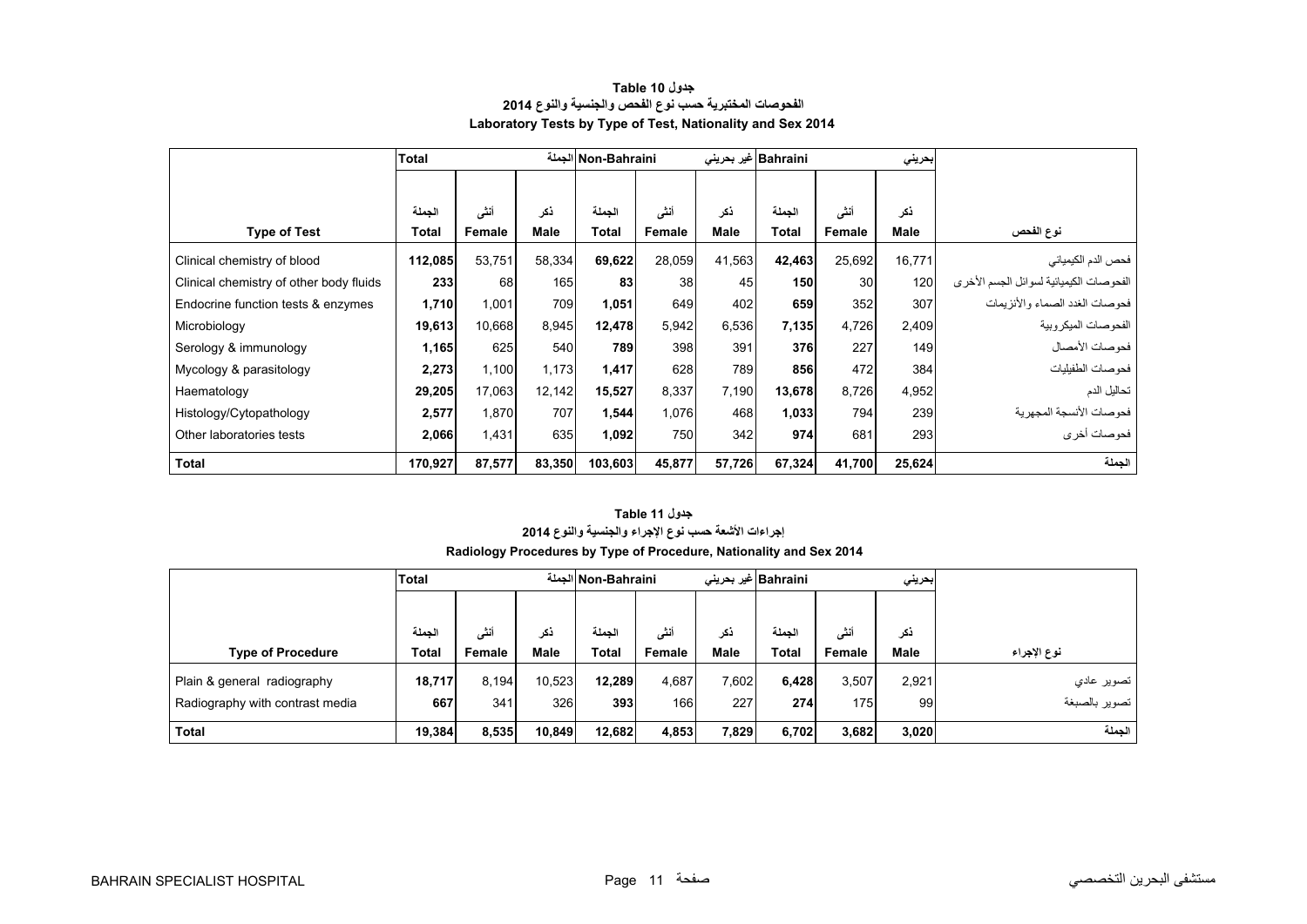#### **جدول 12 Table الفحوصات المختبرية حسب نوع الفحص 2010 - 2014 Laboratory Tests by Type of Test 2010 - 2014**

<span id="page-10-0"></span>

| <b>Type of Test</b>                     | 2014    | 2013    | 2012    | 2011    | 2010    | نوع الفحص                               |
|-----------------------------------------|---------|---------|---------|---------|---------|-----------------------------------------|
| Clinical chemistry of blood             | 112,085 | 78,666  | 76,678  | 62,641  | 65,174  | فحص الدم الكيميائي                      |
| Clinical chemistry of other body fluids | 233     | 149     | 524     | 1,536   | 1,402   | الفحوصات الكيميائية لسوائل الجسم الأخرى |
| Endocrine function tests & enzymes      | 1,710   | 23,923  | 26,571  | 25,386  | 25,515  | فحوصات الغدد الصماء والأنزيمات          |
| Microbiology                            | 19,613  | 24,393  | 15,040  | 21,199  | 14,357  | الفحو صبات الميكر وبية                  |
| Serology & immunology                   | 1,165   | 6,114   | 5,040   | 26,742  | 25,563  | فحوصات الأمصال والمناعة                 |
| Mycology & parasitology                 | 2,273   | 1,412   | 1,501   | 2,392   | 2,796   | فحو صبات الفطر يات و الطفيليات          |
| Haematology                             | 29,205  | 28,992  | 25,644  | 26,147  | 28,252  | تحاليل الدم                             |
| Histology/Cytopathology                 | 2,577   | 2,899   | 2,814   | 2,939   | 8,859   | فحوصات الأنسجة المجهرية                 |
| Other laboratories tests                | 2,066   | 2,697   | 2,754   | 3,801   | 4,076   | ۔<br>فحوصات مختبرية أخر ي               |
| <b>Total</b>                            | 170,927 | 169,245 | 156,566 | 172,783 | 175,994 | الجملة                                  |

#### **Radiology Procedures by Type of Procedure 2010 - 2014 جدول 13 Table إجراءات األشعة حسب نوع اإلجراء 2010 - 2014**

| <b>Type of Procedure</b>        | 2014   | 2013   | 2012   | 2011   | 2010   | نوع الإجراء   |
|---------------------------------|--------|--------|--------|--------|--------|---------------|
| Plain & general radiography     | 18,717 | 18,835 | 18,793 | 19,124 | 20,393 | تصوير عادي    |
| Radiography with contrast media | 667    | 821    | 988    | 1,140  | 1,080  | تصوير بالصبغة |
| <b>Total</b>                    | 19,384 | 19,656 | 19,781 | 20,264 | 21,473 | الجملة        |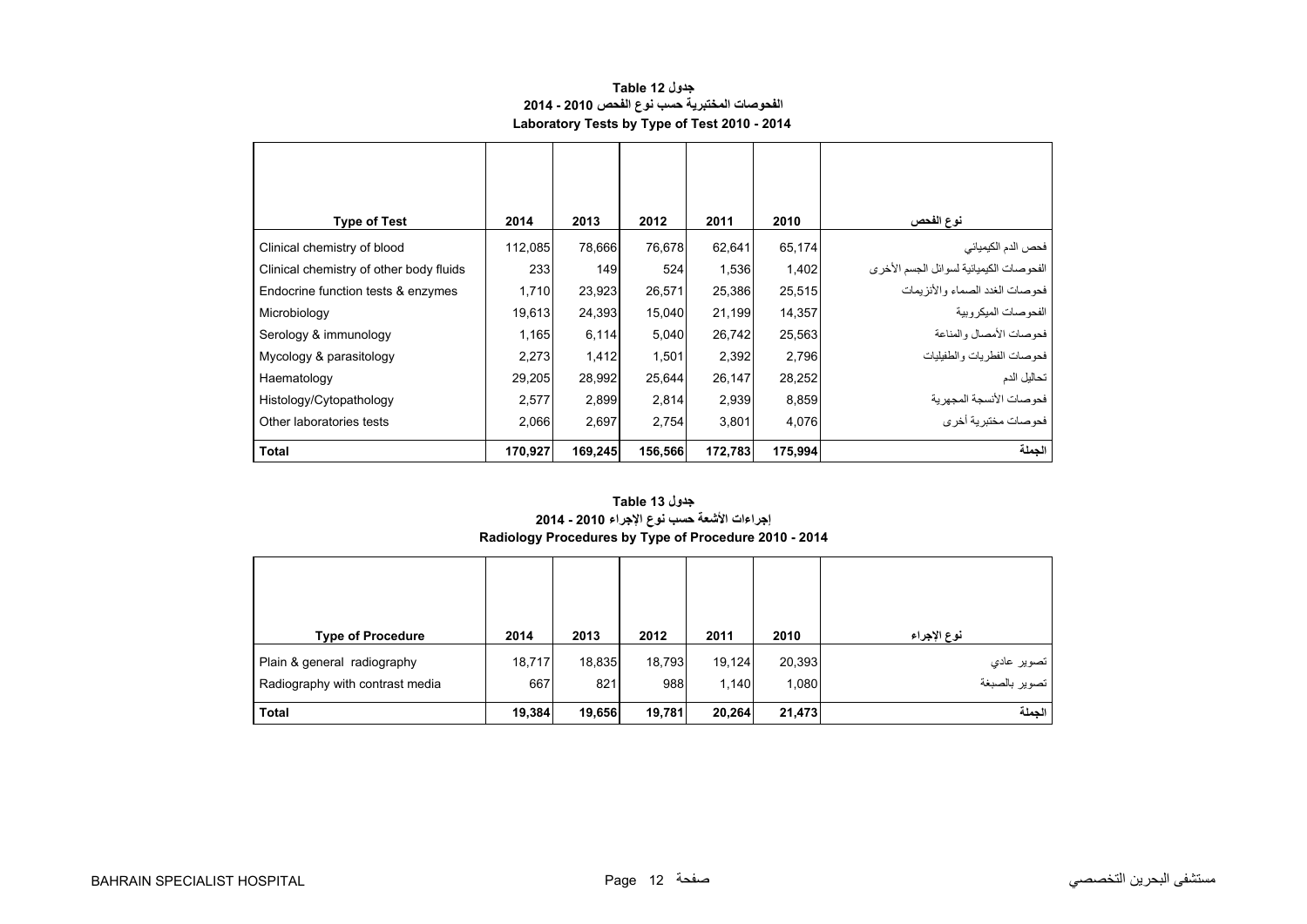<span id="page-11-0"></span>

|              | الجملة       |            |                | 48 ساعة فاكثر |            |              | أقل من 48 ساعة   |            |            |                     |                                                    | رمز           |
|--------------|--------------|------------|----------------|---------------|------------|--------------|------------------|------------|------------|---------------------|----------------------------------------------------|---------------|
|              | <b>Total</b> |            |                | 48 hrs & over |            |              | Less than 48 hrs |            |            |                     |                                                    | التصنيف       |
| الجملة       | غير بحريني   | بحرينى     | الجملة         | غير بحريني    | بحرينى     | الجملة       | غير بحريني       | بحرينى     | النوع      |                     | التشخيص الرئيسى للوفاة                             | <b>ICD10-</b> |
| <b>Total</b> | Non-Bah      | <b>Bah</b> | <b>Total</b>   | Non-Bah       | <b>Bah</b> | <b>Total</b> | Non-Bah          | <b>Bah</b> | <b>Sex</b> |                     | <b>Principal Diagnosis of Death</b>                | Code          |
|              |              |            |                |               |            |              |                  |            | - Male     | ذكر                 | الأمراض المعدية والطفيلية                          | A00-B99       |
|              |              |            | $\overline{c}$ |               |            |              |                  |            | Female     | أننًى               | Infectious & parasitic diseases                    |               |
|              |              |            | 3              |               |            |              |                  |            | Total      | جملة                |                                                    |               |
| $\mathbf{2}$ |              | 2          |                |               |            |              |                  |            | 1 Male     |                     | الأورام                                            | C00-D49       |
|              |              |            | 5              |               | 4          |              |                  |            | Female     | ذکر<br>أنث <i>ى</i> | Neoplasms                                          |               |
|              |              | 6          | 6              |               | 5          |              |                  |            | Total      | جملة                |                                                    |               |
|              |              |            |                |               |            |              |                  |            | - Male     | نكر                 | أمراض الدم وأعضاء تكوين الدم واضطرابات             | D50-D89       |
|              |              |            |                |               |            |              |                  |            | Female     | أنثى                | معينة تكتنف أجهزة المناعة                          |               |
|              |              |            |                |               |            |              |                  |            | Total      | جملة                | Diseases of the blood & blood-forming organs and   |               |
|              |              |            |                |               |            |              |                  |            |            |                     | disorder involving immune mechanism                |               |
|              |              |            |                |               |            |              |                  |            | - Male     |                     | أمراض الجهاز الدوري                                | 100-199       |
|              |              |            |                |               |            |              |                  |            | Female     | ذکر<br>أنث <i>ى</i> | Diseases of the circulatory system                 |               |
|              |              |            |                |               |            |              |                  |            | Total      | جملة                |                                                    |               |
|              |              |            |                |               |            |              |                  |            | - Male     | ذكر                 | أمراض الجهاز التنفسي                               | J00-J99       |
|              |              |            |                |               |            |              |                  |            | Female     | أنثى                | Diseases of the respiratory system                 |               |
|              |              |            |                |               |            |              |                  |            | Total      | جملة                |                                                    |               |
|              |              |            |                |               |            |              |                  |            | - Male     |                     | أمراض الجهاز الهضمى                                | K00-K93       |
|              |              |            |                |               |            |              |                  |            | Female     | ذکر<br>أنثى         | Diseases of the digestive system                   |               |
|              |              |            |                |               |            |              |                  |            | Total      | جملة                |                                                    |               |
|              |              |            |                |               |            |              |                  |            | Male       | نكر                 | أمراض الجهاز التناسلي البولي                       | N00-N99       |
|              |              |            | 4              |               | 4          |              |                  |            | Female     | أنثى                | Diseases of genitourinary system                   |               |
|              |              |            | 5              |               | 5          |              |                  |            | Total      | جملة                |                                                    |               |
|              |              |            |                |               |            |              |                  |            | - Male     | نكر                 | حالات معينة تتشأ في الفترة حوالي الولادة           | P00-P96       |
|              |              |            |                |               |            |              |                  |            | Female     | أنثى                | Certain conditions originating in perinatal period |               |
|              |              |            |                |               |            |              |                  |            | Total      | جملة                |                                                    |               |
|              |              |            | 3              |               | 3          |              |                  |            | 1 Male     | ذكر                 |                                                    |               |
| 12           |              |            | 12             | 3             | 9          |              |                  |            | -Female    | أننى                | الجملة<br><b>Total</b>                             |               |
| 16           | 3            | 13         | 15             | 3             | 12         |              |                  |            | 1 Total    | جملة                |                                                    |               |

**جدول 14 Table الوفيات حسب التشخيص الرئيسي للوفاة ومدة اإلقامة والجنسية والنوع<sup>2014</sup> Deaths by Principal Diagnosis , Length of Stay, Nationality and Sex 2014**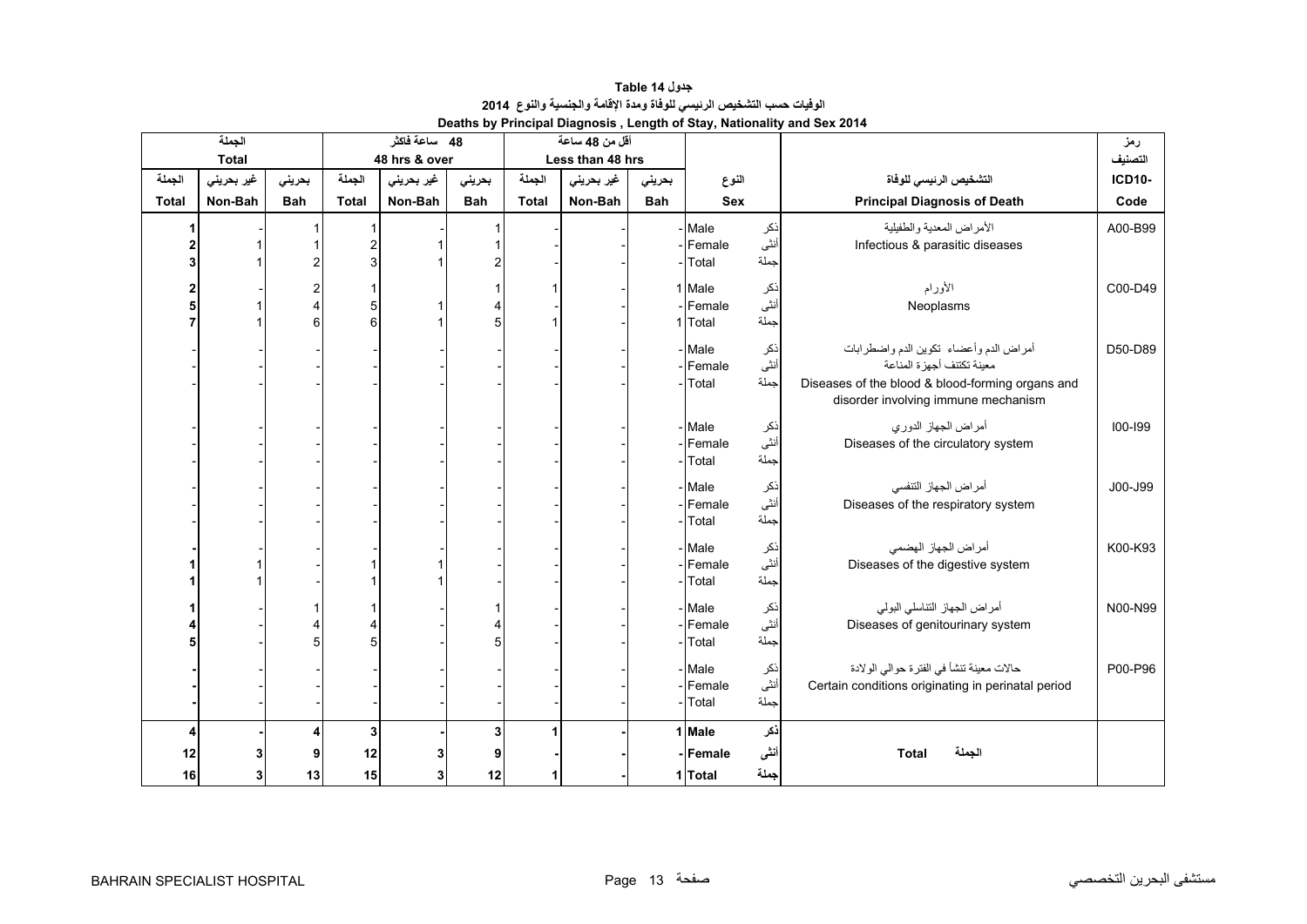<span id="page-12-0"></span>

| الأجمالي     | الجملة<br>Non-Bahraini<br><b>Total</b> |       |                |       |        |       | غير بحريني  | <b>Bahraini</b><br>بحريني |             |       |                |       | رمز                                                                                                                                                            |               |
|--------------|----------------------------------------|-------|----------------|-------|--------|-------|-------------|---------------------------|-------------|-------|----------------|-------|----------------------------------------------------------------------------------------------------------------------------------------------------------------|---------------|
| العام        | Female                                 | أننى  | Male           | نكر   | Female | أننى  | <b>Male</b> | نكر                       | Female      | أنشى  | <b>Male</b>    | نكر   |                                                                                                                                                                | التصنيف       |
| Grand        | میت                                    | حى    | ميت            | حى    | میت    | حى    | ميت         | حى                        | میت         | حي    | ميت            | حى    | التشخيص الرئيسى                                                                                                                                                | <b>ICD-10</b> |
| <b>Total</b> | Dead                                   | Alive | Dead           | Alive | Dead   | Alive | Dead        | Alive                     | <b>Dead</b> | Alive | Dead           | Alive | <b>Principal Diagnosis</b>                                                                                                                                     | Code          |
| 183          | 2                                      | 76    |                | 104   |        | 35    |             | 71                        |             | 41    |                | 33    | الأمراض المعدية والطفيلية<br>Infectious & parasitic diseases                                                                                                   | A00-B99       |
| 169          | 5                                      | 114   | $\overline{2}$ | 48    |        | 43    |             | 24                        |             | 71    | $\overline{2}$ | 24    | الأورام<br>Neoplasms                                                                                                                                           | C00-D48       |
| 32           |                                        | 21    |                | 11    |        | 15    |             | 5                         |             | 6     |                | 6     | أمراض الدم وأعضاء تكوين الدم<br>واضطرابات معينة تكتنف أجهزة المناعة<br>Diseases of the blood & blood-forming organs<br>and disorder involving immune mechanism | D50-D89       |
| 56           |                                        | 38    |                | 18    |        | 24    |             | 5                         |             | 14    |                | 13    | أمراض الغدد الصماء والتغذية والتمثيل الغذائبي<br>Endocrine, Nutritional & Metabolic Diseases                                                                   | E00-E90       |
| 27           |                                        | 10    |                | 17    |        |       |             | 4                         |             | 6     |                | 13    | الاضطرابات العقلية والسلوكية<br>Mental & behavioural disorder                                                                                                  | F00-F99       |
| 92           |                                        | 56    |                | 36    |        | 37    |             | 10                        |             | 19    |                | 26    | أمراض الجهاز العصبي<br>Diseases of the nervous system                                                                                                          | G00-G99       |
| 25           |                                        | 10    |                | 15    |        |       |             | 5                         |             | 5     |                | 10    | أمراض العين وملحقاتها<br>Diseases of the Eye and Adnexa                                                                                                        | H00-H59       |
| 26           |                                        | 12    |                | 14    |        | 5     |             | 5                         |             |       |                | 9     | الاضطرابات بالإذن والنتوء الحلمى<br>Diseases of the Ear and Mustoid process                                                                                    | H60-H95       |
| 141          |                                        | 48    |                | 93    |        | 26    |             | 23                        |             | 22    |                | 70    | أمراض الجهاز الدوري<br>Diseases of the circulatory system                                                                                                      | $100 - 199$   |
| 270          |                                        | 136   |                | 134   |        | 72    |             | 56                        |             | 64    |                | 78    | أمراض الجهاز التنفسي<br>Diseases of the respiratory system                                                                                                     | J00-J99       |
| 371          |                                        | 172   |                | 198   |        | 87    |             | 73                        |             | 85    |                | 125   | أمراض الجهاز الهضمى<br>Diseases of the digestive system                                                                                                        | K00-K93       |
| 63           |                                        | 25    |                | 38    |        | 13    |             | 10                        |             | 12    |                | 28    | أمراض الجلد والنسيج الخلوي تحت الجلد<br>Diseases of the skin & subcutaneous tissue                                                                             | L00-L99       |

# **جدول 15 Table الخروج (أحياء وأموات) حسب التشخيص الرئيسي والجنسية والنوع <sup>2014</sup> Discharges (Alive and Dead) by Principal Diagnosis, Nationality and Sex 2014**